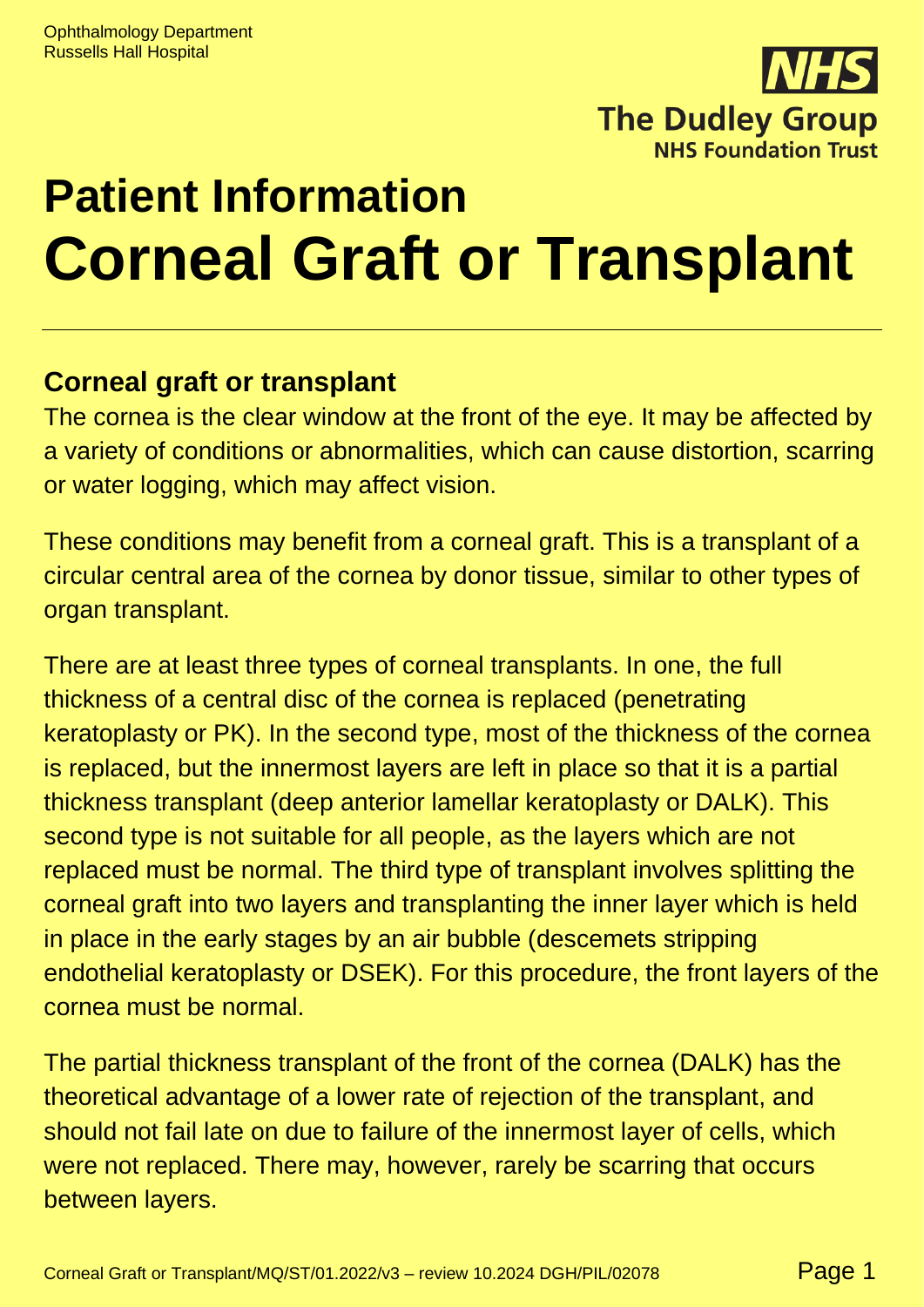This type of transplant may have to be converted to the full thickness type of transplant if the inner layer tears or ruptures during surgery, but this should not affect the surgical success. The likelihood of this happening depends on the technical difficulty of each individual case.

Surgery involves removal of some of the affected abnormal tissue from the cornea, and the transplanted replacement tissue is sewn into place.

Penetrating keratoplasty (PK) involves replacing part of the cornea (a circular area of this tissue) with all of the layers replaced. They are similarly sewn into place with stitches which may remain for more than one year.

DSEK involves removing the inner layer of the cornea of the affected eye and replacing this with a circular transplant, in which the corneal transplant is split into inner and outer layers and the inner layer is placed inside the eye and held in place with an air bubble. The transplant rapidly sticks in position after surgery. Topping up the air bubble may be necessary early after the surgery, and dislodging of the transplant requiring repositioning with a further air bubble is the most common problem, but this repositioning would usually be successful.

The advantage of this technique, if it were suitable to use for your eye condition, is that the eye recovers more rapidly and fewer stitches are needed, which are removed at three to four months after surgery. There will also be less change in the eye shape and less astigmatism compared to a penetrating keratoplasty (PK) or DALK. There is less certainty of the long term success rates with this newer type of surgery, though rejection rates may possibly be less. Problems with stitches would be much less likely in this procedure. DSEK is becoming a more common technique for replacing the inner corneal layer compared to PK, provided your other remaining corneal tissue appears normal.

The options for surgery which are suitable to the condition in your eye will be discussed with the doctor when listing for surgery.

After surgery drops are needed for several months and sometimes indefinitely.

Corneal Graft or Transplant/MQ/ST/01.2022/v3 – review 10.2024 DGH/PIL/02078 Page 2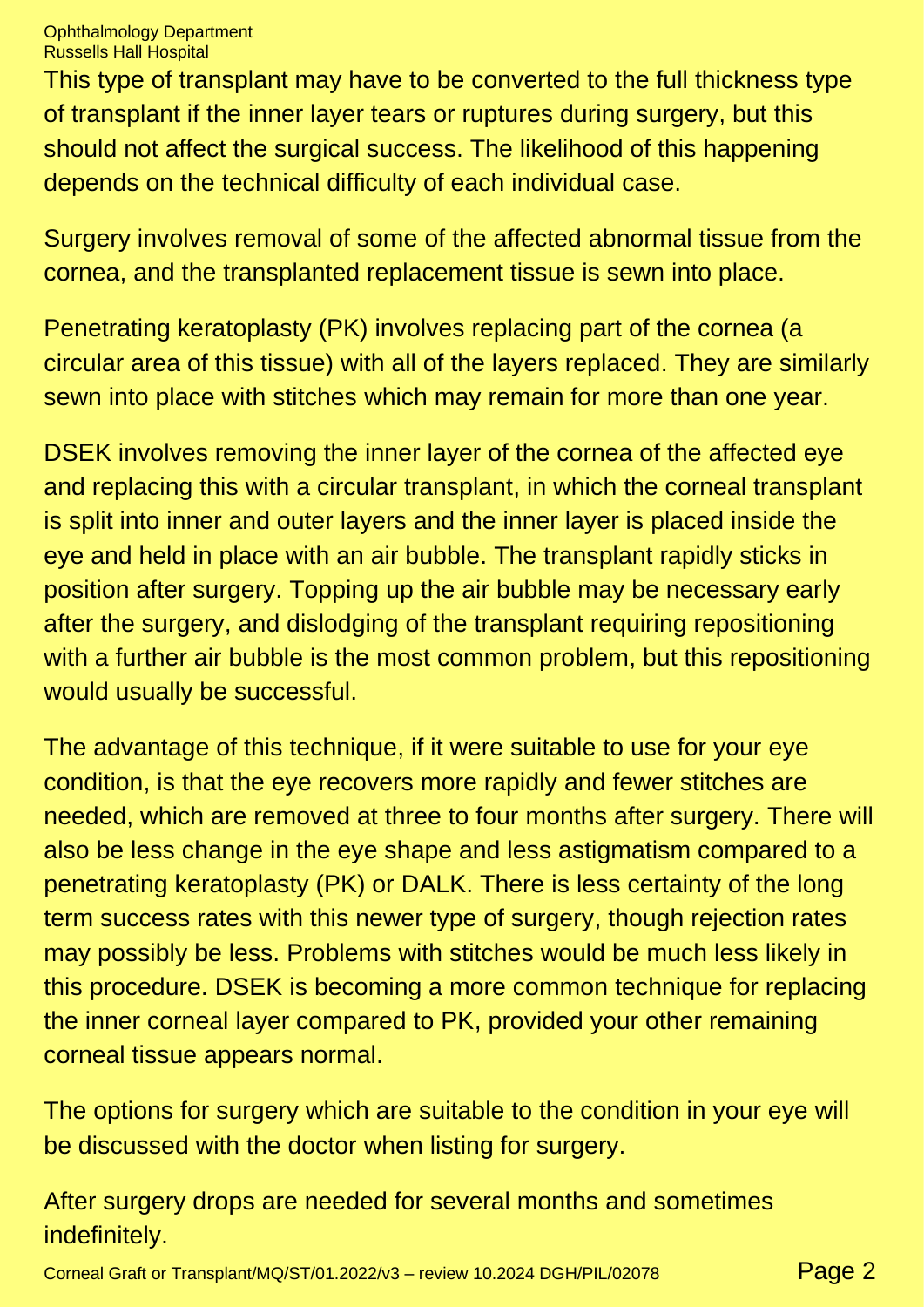After surgery, the vision is usually blurred for several months with very gradual improvement. The stitches are removed at varying times after surgery, but many remain in place for more than one year (except in DSEK, where they will remain in place for three to four months).

The success of surgery is dependent on many factors. These include the type of condition affecting the cornea and problems that may arise following surgery. Therefore, the success rate in eyes without previous surgery may vary from 60 to 90 per cent, but may be lower if there are added risk factors (e.g. a previous transplant). The likelihood of success in an individual case will be discussed with your doctor in the outpatient clinic.

Regular outpatient visits are an essential part of trying to ensure a good result following surgery, and you should be prepared for at least 12 visits during the first two years following surgery. More visits may be necessary if problems or complications arise after surgery. Depending on the sort of work you undertake, it may be necessary to take two to three months off work, or longer if there is a risk of injury to the eye. The chance of this is less in a desk-based job.

# **Some complications that may arise at or after surgery**

Most risks will vary in frequency, depending on the corneal condition and risk factors present. Percentages vary from person to person.

At an early stage, stitches may break or become loose, and could need removing or replacing.

Infection may rarely occur. Those that could lead to poor vision occur approximately 0.75 per cent of the time. Stitches may occasionally loosen and become infected after surgery, however most cases of this respond well to treatment and it may not affect vision.

Problems with the movement of the surface layer of cells onto the transplant are fairly common (PK and DALK), but usually does not cause problems. Occasionally, these can persist until stitches are removed. Rarely, some haziness of the graft may result.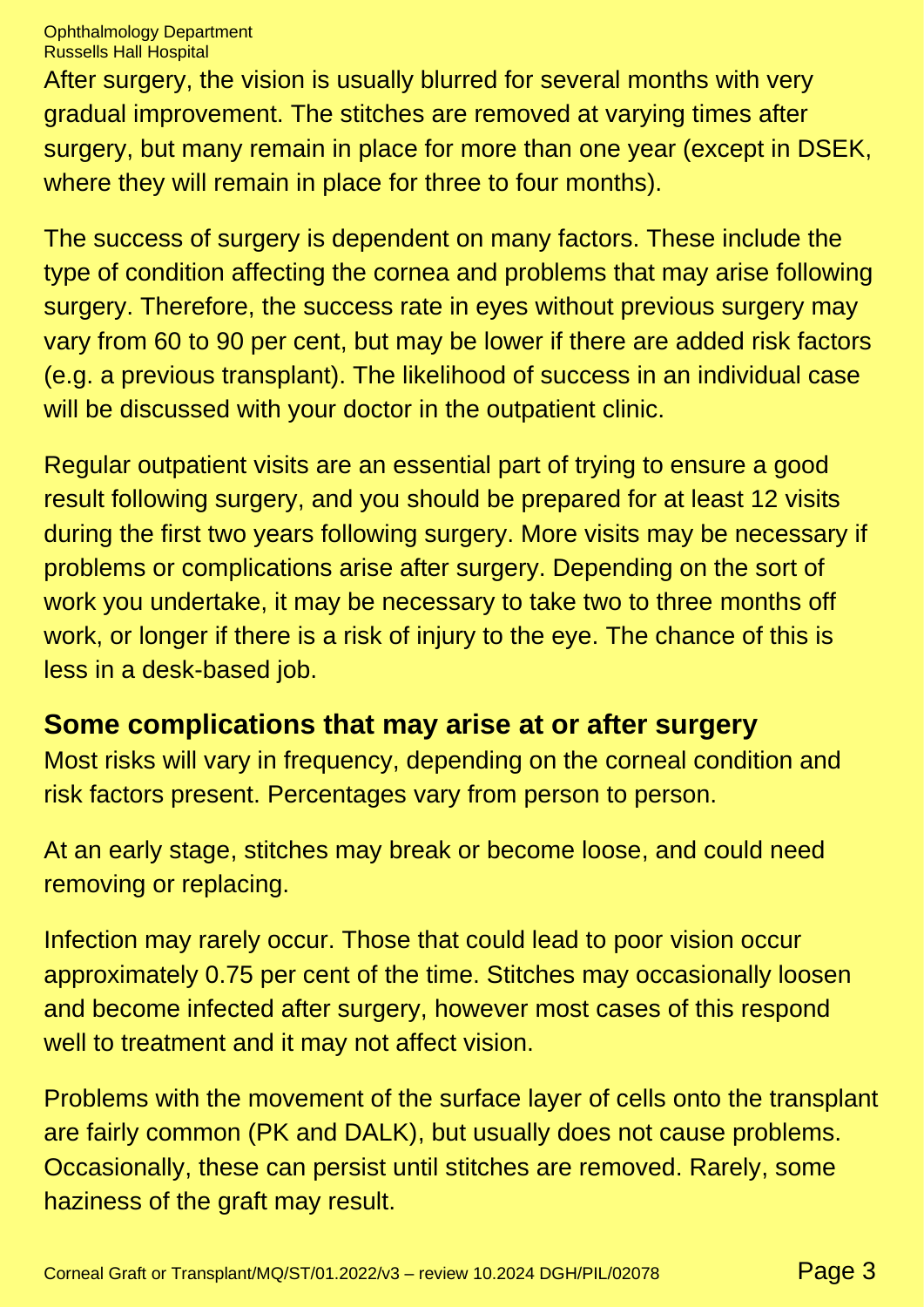The corneal graft may also be rejected. Most rejection episodes are reversible as long as they are treated early enough and vigorously enough. For this reason, it is important to contact the eye clinic if a sudden change in the eye is experienced following surgery. In conventional grafts, without added risk factors, the rate of rejection episodes is about 10 per cent. The rate is about one quarter of this with the partial thickness (lamellar) transplant of the front layers (DALK).

High eye pressure or glaucoma can occur in a small percentage of people. This may be temporary whilst taking the drops to prevent transplant rejection, but in a few may persist and need longer term drop treatment or, rarely, surgery.

The transplant heals like in any other surgery, by forming a scar where the edge of the tissues join. A difference in the shape of the cornea along different axes (or directions) will always occur, and this is called astigmatism. This may be corrected by using glasses or contact lenses, but about 10 to15 per cent of transplant surgeries have excess astigmatism that needs correction with surgery once all the stitches have been removed (DALK and PK, less in DSEK).

In some cases, the scarring leads to an irregular surface shape or, if between the layers with the partial thickness transplant, there may be a poor visual result. This may, however, be corrected with the use of a contact lens most of the time. If not, a further corneal transplant may be needed.

A cataract may occur and need removing surgically in a small percentage of people after transplantation. Surgery for this usually has a good result.

Transplants may not last forever, and sometimes may fail years after surgery and require replacing. However, many show good long term success.

Despite all this, and other possible complications, vision is usually improved by surgery in the majority of patients.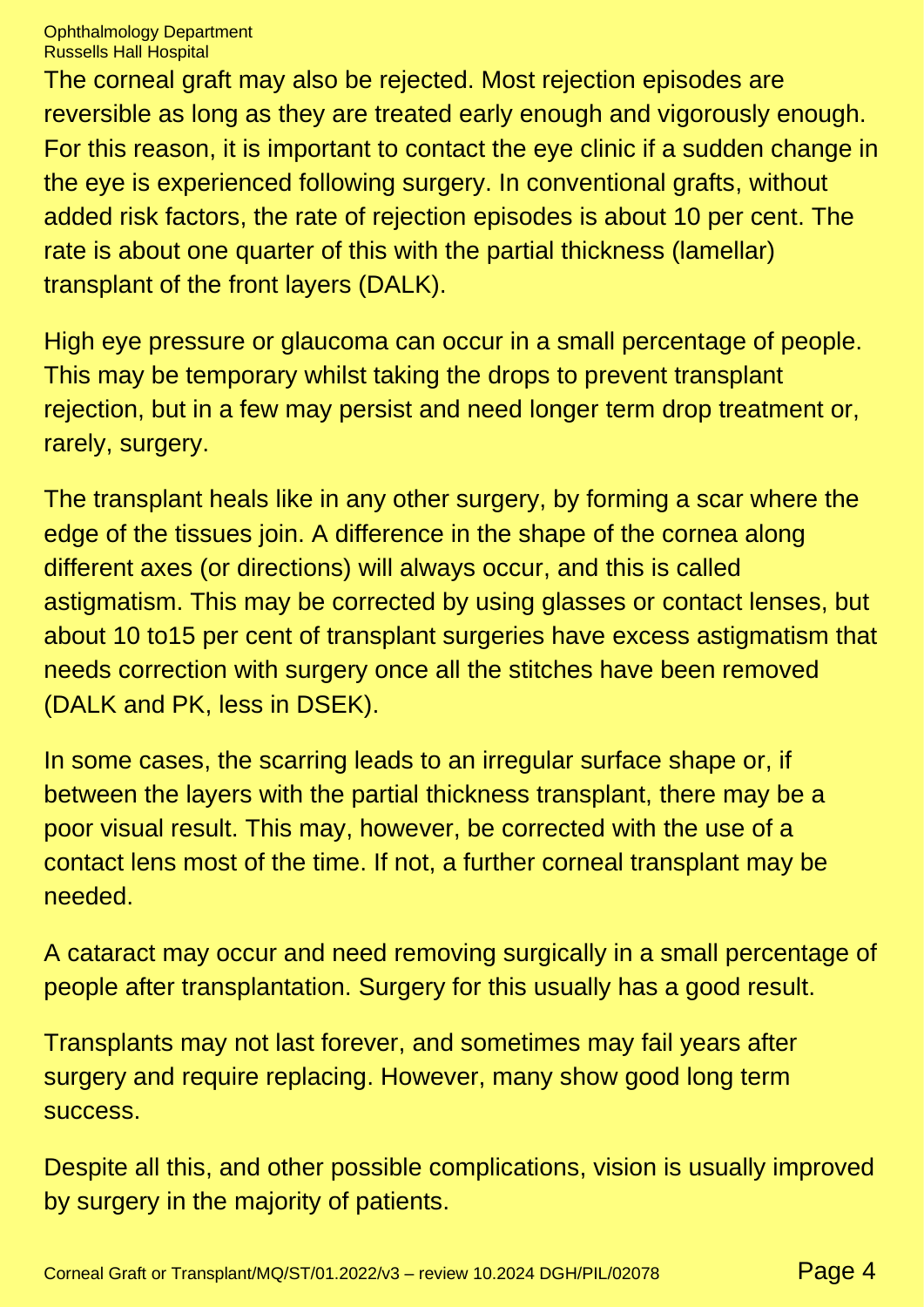### **Rare complications**

This can include severe bleeding at the time of surgery, which can lead to loss of vision. Infections are rare but can lead to poor vision, though many will recover. Rarely, the pupil may remain dilated after surgery. Leaking of fluid from retinal blood vessels can occasionally occur and affect vision. Because the tissue used is a donated tissue, rare infections such as [Creutzfeldt-Jakob disease](https://www.nhs.uk/conditions/creutzfeldt-jakob-disease-cjd/) (CJD) could be passed on. With donation protocols in place, this is very unlikely to happen.

If you are offered a transplant, there is usually no other way of dealing with your problem.

You will require a pre-operative assessment and review with your surgeon prior to the surgery, where the procedure will be discussed with you again.

# **What if I have any problems or questions after reading this leaflet?**

**If there is anything you do not understand, or you are concerned or worried about any part of the treatment, contact:**

The **Urgent Referral Clinic** team at Russells Hall Hospital Eye Clinic on **01384 456111 ext. 3633**.

## **Eye emergency, out of hours**

In case of an eye emergency after the closing hours of the Eye Clinic at Russells Hall Hospital (including weekends and bank holidays), please contact:

#### **Birmingham and Midland Eye Centre** on **0121 507 4440**

The doctor on call is usually based at the Eye Centre, City Hospital, Dudley Road, Birmingham. They may need to call you back, and if necessary, they will arrange for you to visit them.

**Note:** The information in this booklet is provided for information only. The information found is **not** a substitute for professional medical advice or care by a qualified doctor or other health care professional.